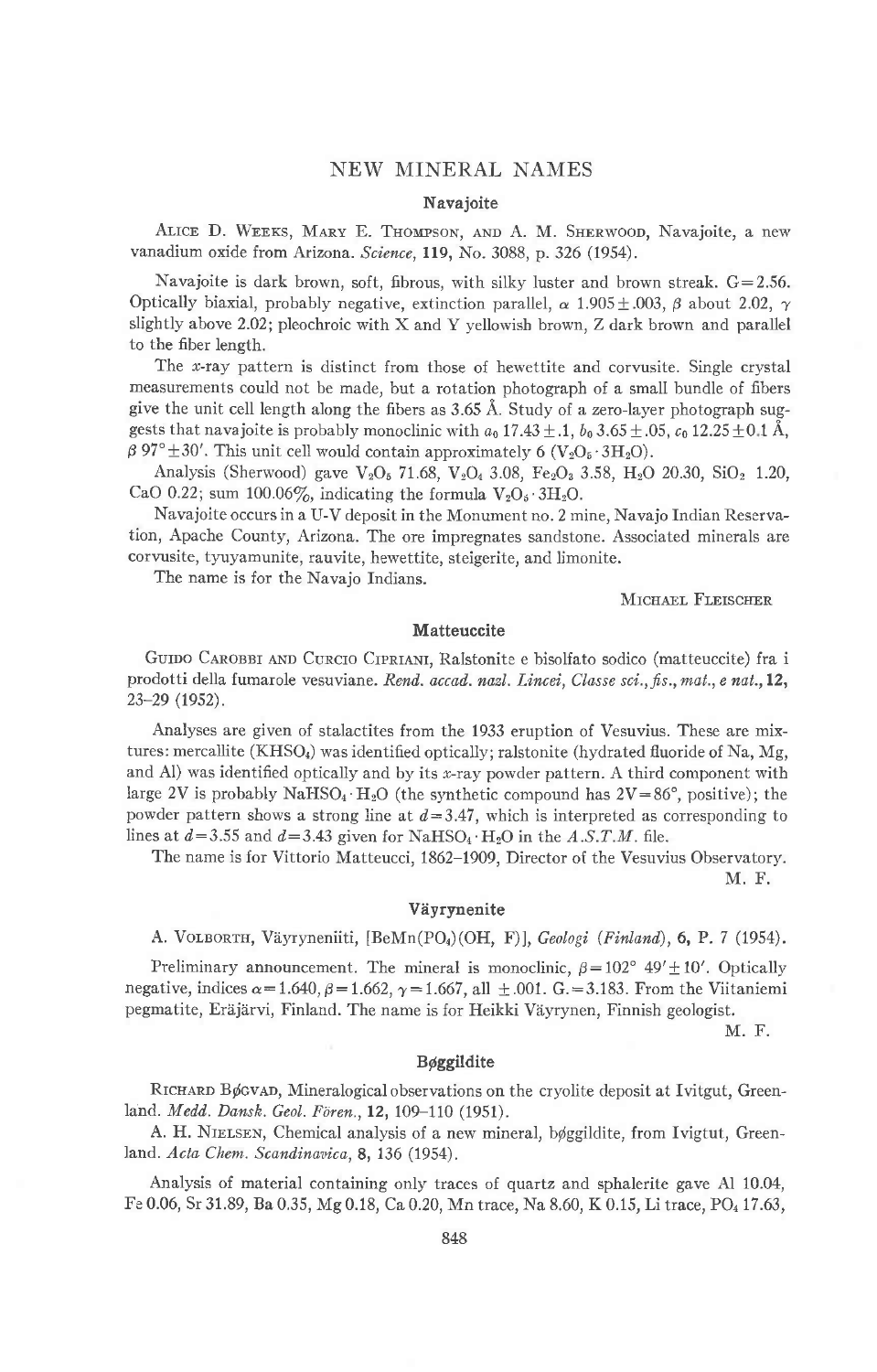F 31.70, H<sub>2</sub>O none, Cl, Zn, Ce not found; sum 100.80%, corresponding closely to Na<sub>2</sub>Sr<sub>2</sub>Al<sub>2</sub>- $(PO<sub>4</sub>)F<sub>9</sub>$ . When heated in a glass tube over a Bunsen burner, the mineral melts and gives a small amount of white sublimate. Color flesh-red. Monoclinic (or triclinic) with twinning lamellae. H.=4-5, G.=3.66. Optically biaxial, positive, axial angle rather large,  $\alpha$  above 1.46,  $\beta$  and  $\gamma$  below 1.47. Occurs at Ivigtut, Greenland, at the contact of cryolite with greisen. Associated minerals include siderite, fluorite, black cryolite, quartz, green mica, and sphalerite.

The name is for Professor O. B. Bøggild, University of Copenhagen.

M. F.

## Tertschite

HEINZ MEIXNER, Neue türkische Boratlagerstätten. Berg. u. hüttenmann. Monatsh., 98, 8G92 (1953).

HEINZ MEIXNER, Einige Boratminerale (Colemanit und Tertschit, ein neues Mineral) aus der Türkei. Fortschr. Mineral., 31, 39-42 (1953)

HEINZ MEIXNER, Mineralogische Beobachtungen an Colemanit, Inyoit, Meyerhofferit, Tertschit, und Ulexit aus neuen türkischen Boratlagerstätten Heidelberg. Beitr. Mineral. Petrog., 3, 445–455 (1953).

The new mineral occurs at the Kurtpinari mine, Faras, Turkey, as snow-white masses that are finely fibrous with silky luster, resembling ulexite. Analysis of air-dried material (W. Zwicker, analyst) gave CaO 22.40, MgO tr.,  $B_2O_3$  37.26,  $H_2O$  (total) 37.72, gangue 2.68; sum 100.06%, corresponding to  $Ca_4B_{10}O_{19}$  20 H<sub>2</sub>O.

The mineral loses 10.16% H<sub>2</sub>O at 50°, 21.24 at 110°, 26.70% at 150°. It is slightly soluble in hot H<sub>2</sub>O, easily soluble in dilute HCl. The optical properties are difficult to measure because of the fibrous character. Monoclinic?  $\alpha'$  1.502,  $\gamma'$  1.517, extinction inclined,  $\gamma'$  to long axis 30-33°. X-ray powder data are given; the strongest lines are at 2.83, 2.35, 2.02, 3.12, 2.16, and 1.93 Å. Under ultra-violet light, it fluoresces light to deep blue-violet, the same as ulexite.

The name is for Prof. Hermann Tertsch, Univ. of Vienna.

M. F.

# **Tavorite**

M. L. LINDBERG AND W. T. PECORA, Tavorite and barbosalite: two new phosphate minerals from Minas Gerais, Brazil. Science, Vol. 119, no. 3099, p. 739 (1954).

Tavorite is the iron analogue of montebrasite, with which it is isostructural. Analysis: Li<sub>2</sub>O 7.64, FeO 2.39, MnO 1.47, Fe<sub>2</sub>O<sub>3</sub> 42.57, P<sub>2</sub>O<sub>5</sub> 39.78, H<sub>2</sub>O<sup>+</sup> 5.76, H<sub>2</sub>O<sup>-</sup> 0.40; sum 100.01%, formula LiFe(PO<sub>4</sub>)(OH). It is yellow, fine-grained, with mean  $n$  1.807, sp.gr. 3.29. X-ray powder diagrams show principal  $d$ -spacings at 3.045, 3.285, 4.99, 4.68, and 2.474 Å. Tavorite occurs in the Supucaia pegmatite, Minas Gerais, intimately intergrown with barbosalite, and associated with many phosphates including triphylite and its oxidation products, frondelite, faheyite, variscite, montebrasite, and apatite.

The name is for Professor Elysiario Tavora, universidade do Brasil, Rio de Janeiro.

M. F.

#### Barbosalite

M. L. LINDBERG AND W. T. PECORA, op. cit.

Barbosalite is the ferric analogue of scorzalite. Analysis, recalculated after deducting admixed tavorite, gave FeO 13.12, MnO 2.82, Fe<sub>2</sub>O<sub>3</sub> 41.70, P<sub>2</sub>O<sub>5</sub> 37.54, H<sub>2</sub>O 4.92%, corre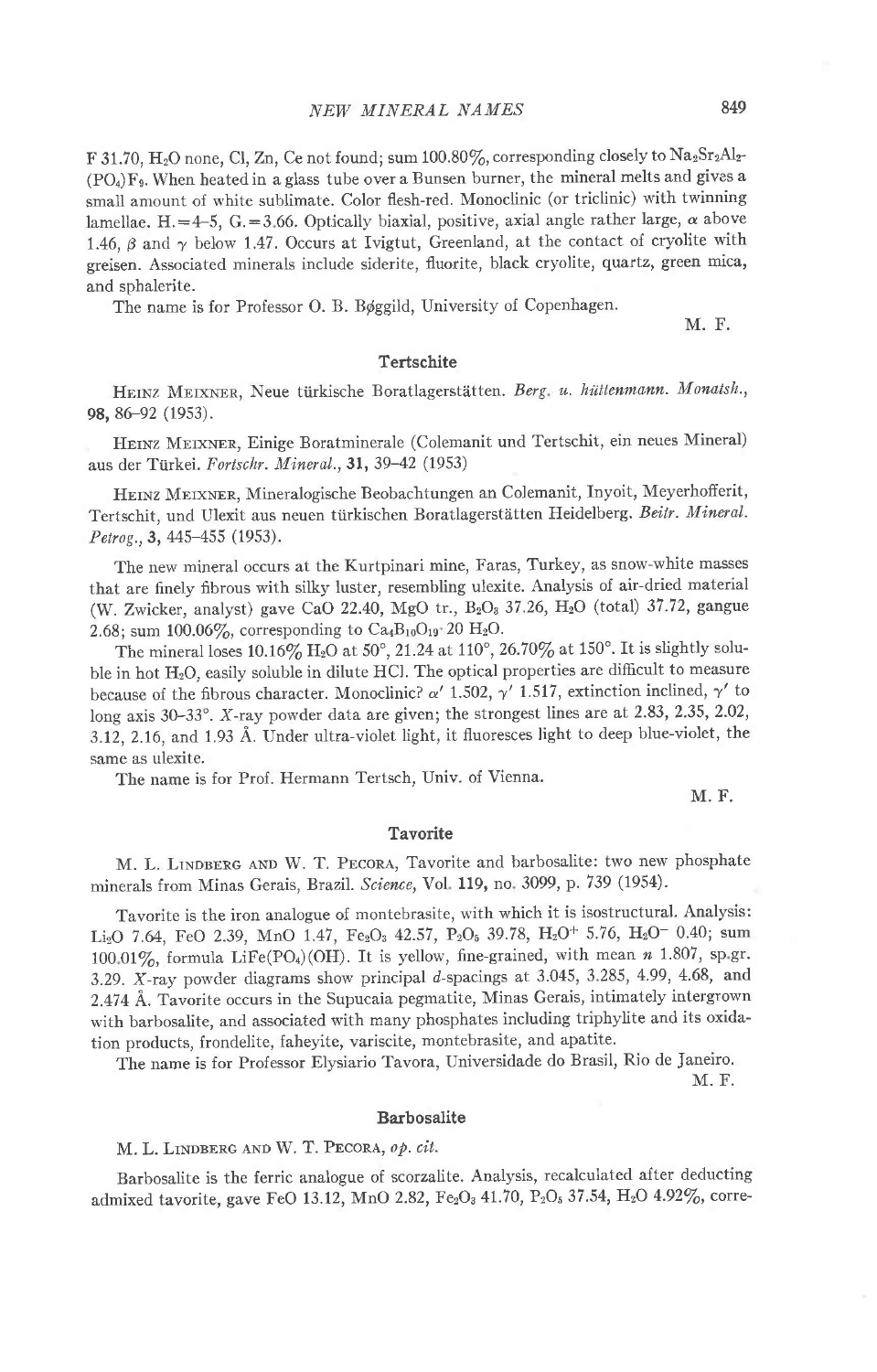sponding to the formula Fe" Fe"'  $(PO_4)_2(OH)_2$ . It is structurally identical with the synthetic compound described by Gheith  $(Am.$  Mineral., 38, 612-628 (1953)) as ferrous ferric lazulite. It occurs in black, nearly opaque, grains and masses. Thin edges are dark bluegreen and show pleochroism. The mean apparent  $n$  is 1.810, sp. gr. 3.60. X-ray powder diagrams show principal d-spacings at 3.361, 3.313, 4.84, 3.239, 3.160, and 2.327 Å. For occurrence, see Tavorite above.

The name is for A. L. de M. Barbosa, Professor of Geology, Escola de Minas, Ouro Preto, Brazil.

M. F.

# NEW DATA

## Lead Selenate ( $PbSeO<sub>4</sub>$ ) (=kerstenite?)

J. GONI AND C. GUILLEMIN, Données nouvelles sur les sélénites et séléniates naturels, Bull. soc. franç. mineral. crist., 76, 422-429 (1953).

Lead selenate, PbSeO<sub>4</sub>, was found in orthorhombic prisms and acicular needles 1 mm. long. at Pacajake, Bolivia, and at Cerro de Cacheuta, Argentina. Colorless to greenish yellow, luster greasy, hardness= $3\frac{1}{2}$ . Cleavage imperfect perpendicular to the elongation. Optically biaxial, negative,  $\alpha$  = 1.96,  $\gamma$  = 1.98, 2V about 50°, elongation positive, extinction parallel. Difficulty soluble in warm  $(1+1)$  HNO<sub>3</sub>. The x-ray pattern is given; it is identical with that of synthetic  $PbSeO<sub>4</sub>$  and very similar to that of anglesite. This may be identical with kerstenite (see Dana's System, Vol. II, p. 640), but the properties of the latter are so little known that comparison is not yet possible.

M, F.

#### Ahlfeldite

J. GONI AND C. GUILLEMIN, op. cit.

The validity of ahlfeldite, hydrate nickel selenite, is establjshed on material from the type locality, Pacajake, Bolivia. Ahlfeldite is rose-colored, luster vitreous, no cleavage, fracture conchoidal. Hardness= $2\frac{1}{2}$ , G.=3.4 ±.05. Optically biaxial negative,  $\alpha=1.73$ ,  $\gamma=1.76$ , 2V about 80°, extinction inclined 16°; strongly pieochroic, X rose, Y pale green, Z brown green. Easily soluble in dilute HNO3. Gives microchemical reactions for nickel. selenite, and a little Co. X-ray powder data are given. Cobaltomenite may be identical with ahlfeldite, but the type material is not available to check this.

M. F.

## Molybdomenite

# J. GONI AND C. GUILLEMIN, op. cit.

Molybdomenite, considered to be a dubious mineral (Dana's System, Vol. II, p. 640), is confirmed as a valid species by study of type material from cerro de cacheuta, Argentina, and from a new find at Trogtal, Harz. It is orthorhombic (?), with one perfect cleavage and another less distinct perpendicular to the first. Colorless to yellowish-white, luster pearly (Cerro de Cacheuta), greasy (Trogtal), hardness= $3\frac{1}{2}$ . Optically biaxial, negative,  $\alpha=2.12$ ,  $\beta=2.14$ , 2V about 80°, extinction parallel, elongation positive. Soluble in cold  $(1+10)$  HNO<sub>3</sub>; gives qualitative tests for lead and selenite. The *x*-ray powder pattern differs from that of PbSeO<sub>0</sub>.

M. F.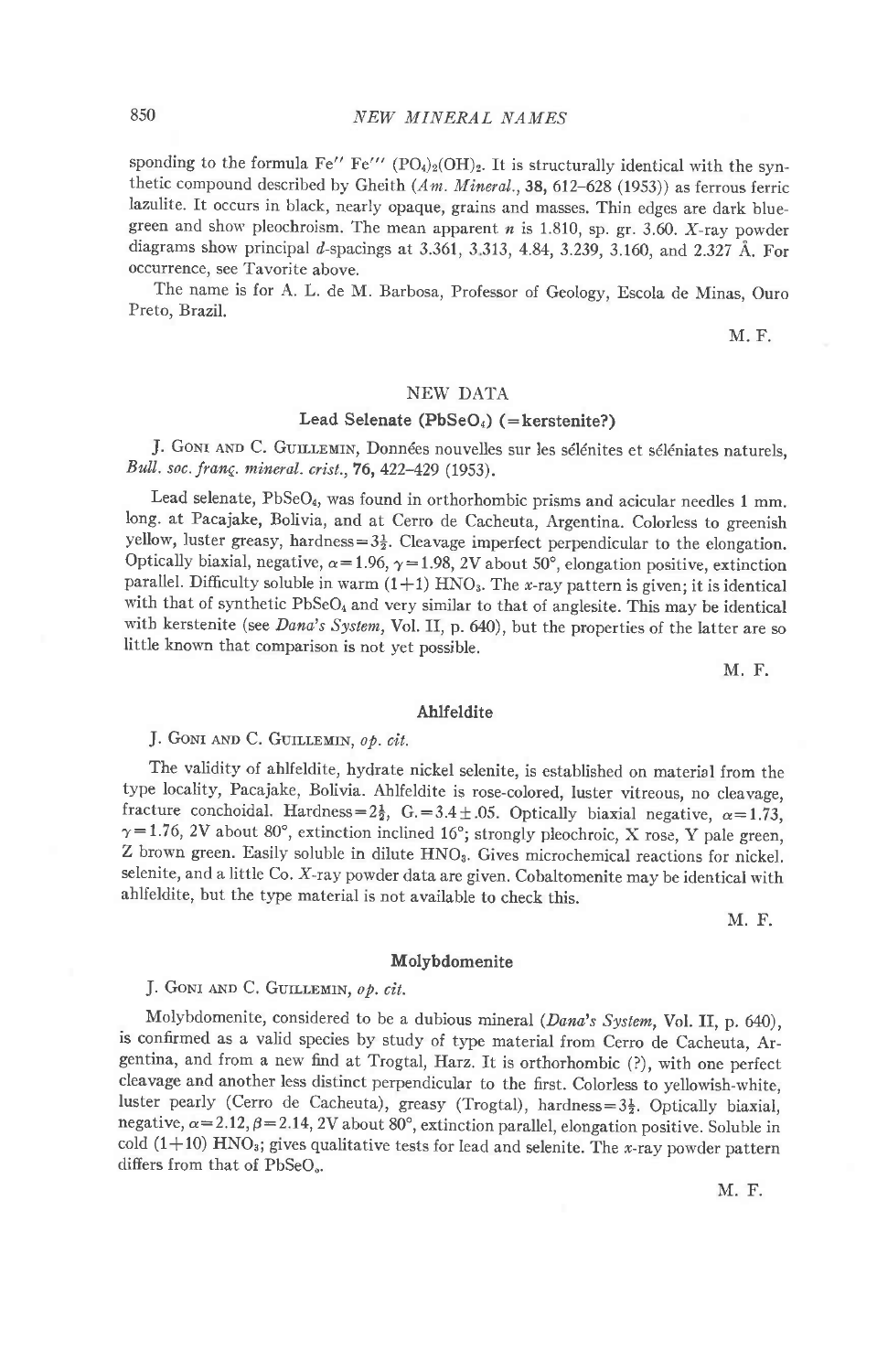#### Churchite

G. F. CLARINGBULL AND M. H. HEY, A re-examination of churchite. Mineralog. Mag., 30, 211-217 (1953).

Churchite from Cornwail, described in 1865 as a hydrated phosphate of Ca and rare earths, is shown by analysis and x-ray study to be  $(Y, Er, La)$  PO<sub>4</sub> $\cdot$ 2H<sub>2</sub>O, identical with weinschenkite (Laubmann, 1922). It is urged that the name churchite be retained, since it has priority, the error in the originai description by which the yttrium group was overlooked being considered insufficient to cause preference to be given to weinschenkite.

Drscussron: This is a hard decision to make; the original description was so incomplete that rather remarkable insigbt would have been needed by Laubmann to recognize the identity. For tbe sake of uniformity, the suggestion of the authors should be followed and the name weinschenkite abandoned.

M. F.

#### Chlorites

# M. H. HEY, A new review of the chlorites. Mineralog. Mag., 30, 277-292 (1954).

From consideration of 117 analyses, a new classification is suggested which retains the following names:

Orthochlorites-corundophilite, pseudothuringite, sheridanite, ripidolite, daphnite, clinochlore, pycnochlorite, brunsvigite, pennine, diabantite, and talc-chlorite. For the oxidized chlorites (Fe<sub>2</sub>O<sub>3</sub> more than  $4\%$ )—thuringite and its variety klementite, chamosite, and delessite. The following are varieties and the names can be discarded: aphrosiderite (=ripidolite), bavalite and metachlorite (daphnite), berlauite, chloropite, euralite, and hallite (delessite), grochauite (sheridanite), leuchtenbergite (clinochlore), loganite and pyrosclerite (pennine), subdelessite (chamosite), also rumpfite and pseudophite, which fall into two of the new groups. Doubtful species include batavite, epichlorite, epiphanite, moravite, parathuringite, phyllochlorite, steatargillite, and strigovite.

DISCUSSION: We need more of this.

M. F.

# DISCREDITED MINERALS

#### Arnimite  $( = Antlerite?)$

P. KOKKOROS, Antlerit aus Lavrion. Eventuelle Identiat des Arnimits mit Antlerit. Tachermaks Mineralog. petrog. Mitt., 3, 295-297 (1953).

Arnimite (Weisbach, 1886) was described as a calcium-free variety of devillite with formula  $Cu_3(SO_4)_2$  (OH) $_6$ · 3H<sub>2</sub>O. Frondel (*Dana's System*, 7th Ed., Vol. 2, p. 592) states that he "found an authentic specimen to be sensibly orthorhombic with  $nX$  1.720  $\pm$ 0.003. The five darkest powder lines are  $d$  4.84,  $I$  10; 3.60, 9; 2.68, 8; 2.57, 8; 2.13, 8."

Kokkoros points out that Frondel's x-ray data agree well with the strongest lines of the powder diagram given by antierite,  $Cu_3(SO_4)(OH)_4$ , which has  $nX$  1.724-1.726.

M. F.

# Jurupaite  $( =$  Xonotlite)

H. F. W. TAYLOR, The identity of jurupaite and xonotlite. Mineralog. Mag., 30, 338-341 (1954).

X-ray study of jurupaite and xonotlite, both from the type localities, showed them to be identical with  $a = 8.50$ ,  $b = 7.32$ ,  $c = 7.05$  Å, beta 90°  $\pm 1$ °. The compositions differ in that